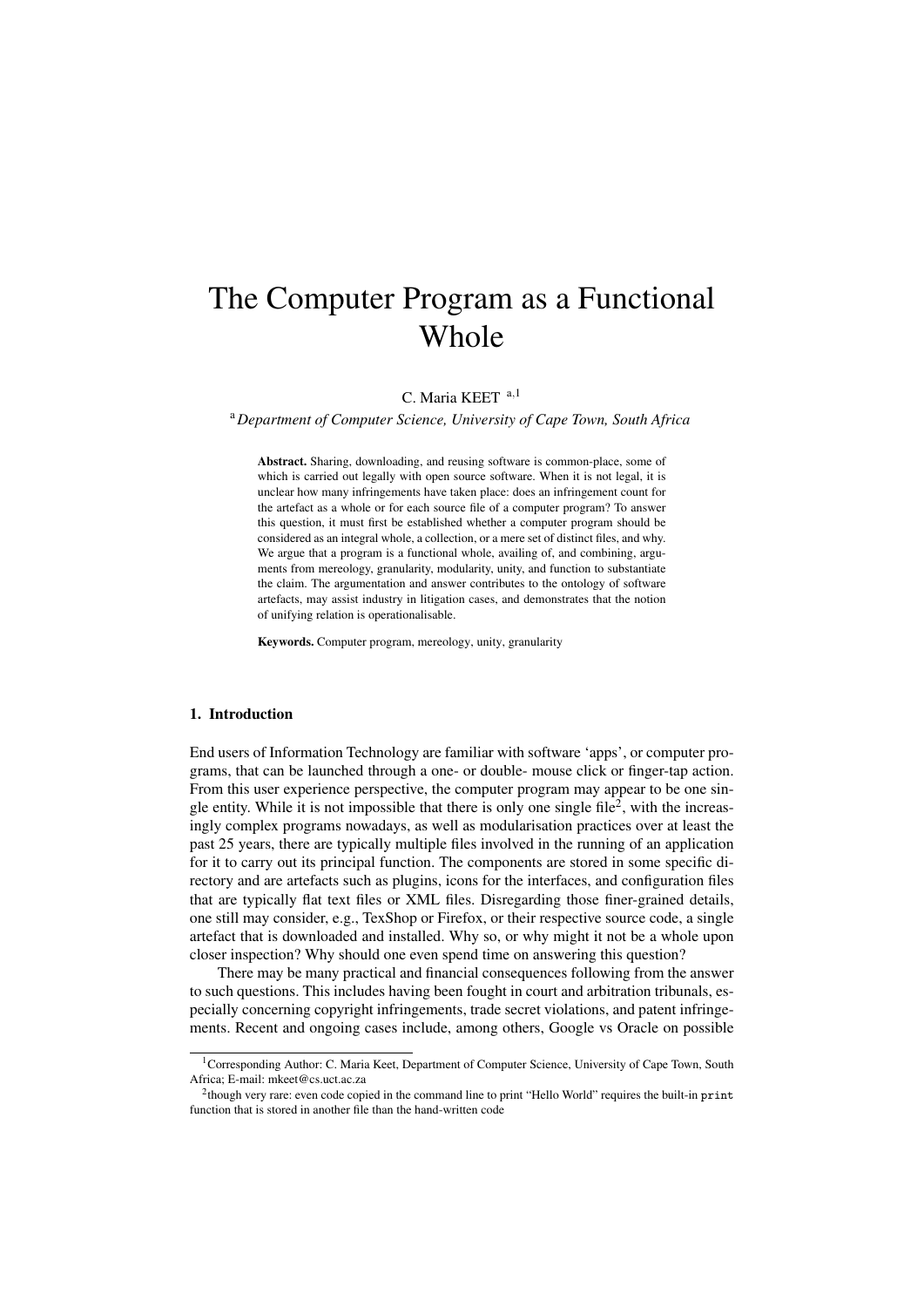copyright on APIs [20], Cisco vs Arista on copying parts of a computer network management utility tool where Arista eventually payed Cisco \$400 million [3], and copyright claims on an enduser app in the health insurance domain [4]. A software litigation case that the author was called in as expert witness concerned, among others, a question essentially of an ontological nature. This is introduced here in a general way and with broader applicability. One party claims that for the computer program, there are the, say,  $n = 1000$ , individual source files that allegedly have been copied and wants the defendant to be fined for the 1000 copyright violations, once for each source file; hence, not, say, a  $\in$ 100 fine for the one infringement of the program, but a fine of  $\in$ 100000 altogether. The defendant, for obvious reasons, would rather prefer to pay just the  $\in$ 100 for one infringement, if that were to be deemed to apply according to the court. The argument may likewise be constructed for trade secret violations for stealing the intellectual property of an app, for pirated software that was illegally downloaded, and downloading textbooks in website format (which have multiple files cf. the single pdf option). It might be relevant also regarding the number of patent infringements, but this depends on the patent and the country; e.g., in South Africa, one cannot patent computer programs or algorithms.

On the surface, alleged infringements may sound similar to the well-known case of whether the collapsing bridge is one event or multiple collapsing events; however, here it first needs to be established how all those files of a computer program relate, which is not as straightforward as the structural components of a bridge. The main question to answer, then is:

Q1: Is a computer program or the source code a) a (tight) *whole* with *parts*, b) a whole that is a *collection* of *artefacts*, or c) just a *set* of *artefacts* where each element is a separate self-standing item?

This question generates two more specific ones to answer regarding the parts, in order to be able to answer Q1:

- Q2: What is the relation between the files of a computer program (resp. source code) and the computer program (resp. source code)?
- Q3: What is the relation among the files of a computer program (resp. source code)?

While it may be obvious intuitively to some that a program is a functional whole that has unity, that it generated a litigation case suggests that that view is not held throughout. There is ample documentation of 'just so' compositionality of programs—i.e., implying parthood relations—and why it is essential to good software design practices (e.g., [2,17, 18]) and to system design more generally [21]. Yet, to the best of our knowledge, there is no extant argumentation regarding the wholeness of a computer program or what it is that makes it a whole consisting of parts, why, and how from an ontological perspective. The more common question that is investigated in philosophy is the nature of a computer program, like whether it is a process or of some other category [22] or when an artefact can be classified as being a computer program, which are considerations *at that level of granularity* of the artefact, not about its compositional nature. Such arguments do, however, strengthen the argument that a computer program is a whole.

To answer the questions, we take insights from part-whole relations and mereology, the notion of unity, and basics of granularity, to combine them with modes of participation and functional parthood. Computer programs have a main function that is carried out by genuine functional parts and those parts have a specific unifying relation among each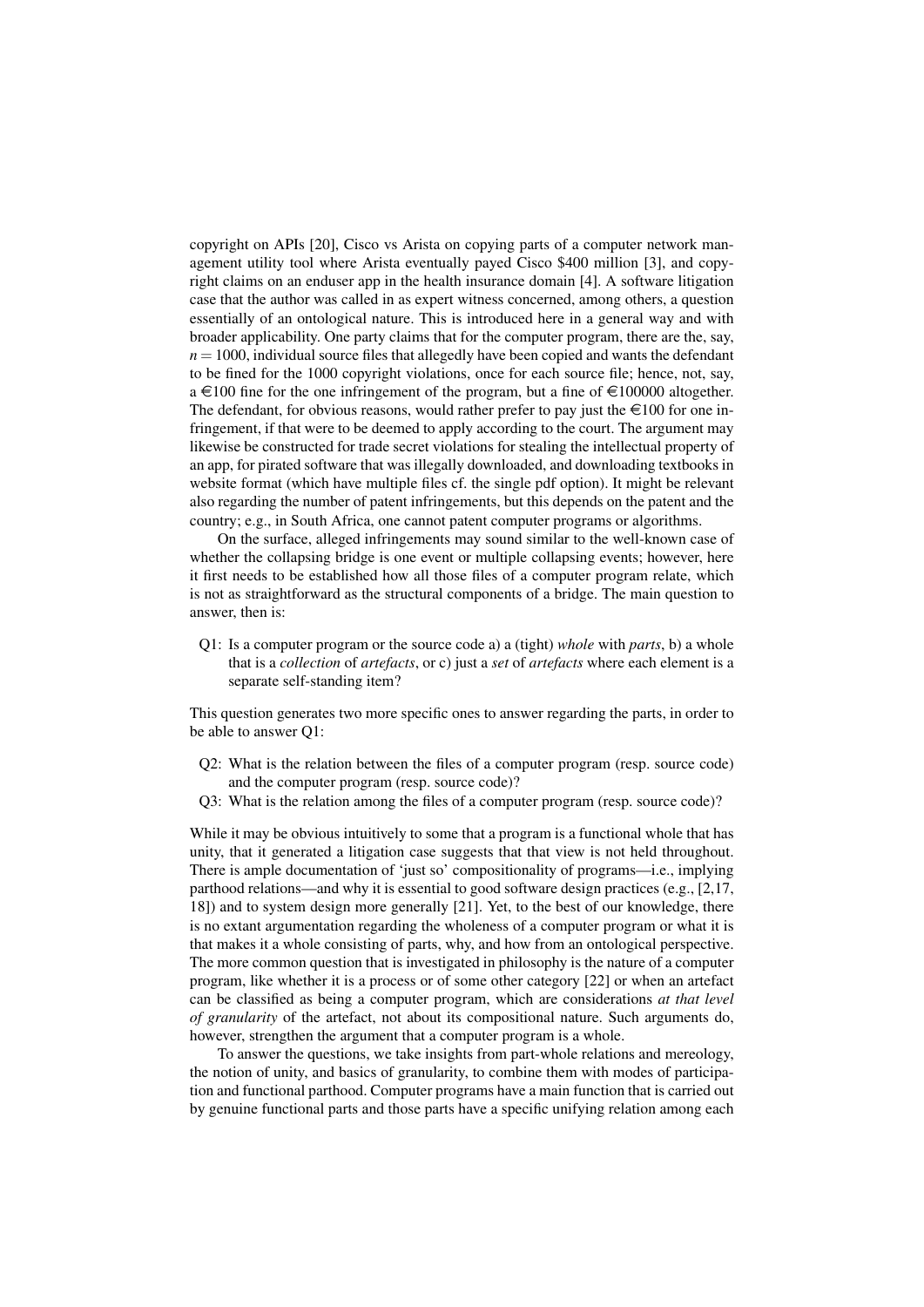other at that finer-grained level of granularity, where one implies the other, therewith making a computer program a functional whole.

In the remainder of the paper, we first introduce some preliminaries in Section 2. We then consider the 'vertical' relation between the whole and its components in Section 3, the 'horizontal' relation between the components in Section 4, and close the argument that software is a proper (complex) whole in Section 5. We conclude in Section 6.

## 2. Preliminaries

There are multiple aspects one can investigate about computer programs and which mode is considered in such an analysis, such as the typed up source code files, the interpreted or compiled (machine) code that is the executable, or when it is actually running as a process on the computing device. This includes, among others, their ontological nature (whether it is, e.g., a process, a disposition, or an endurant), the nature and multiplication aspects of the 'information object' aspect of a program, identity criteria, and definitions. For instance, the Copyright Act 98 of 1978 of South Africa<sup>3</sup> defines "computer program" as "a set of instructions fixed or stored in any manner and which, when used directly or indirectly in a computer, directs its operation to bring about a result.". With limited space, it is possible to zoom in on only one aspect of computer programs. Specifically, it first needs to be established that the computer program is a whole, and why, regardless of what category that whole is of, if it is a whole. This is needed to inform debates about identity, determine the boundary, and it may assist determining the ontological nature of either mode of the program. Topics that are of relevance within this specific scope are:

- Part-whole relations, and in particular: i) Mereological parthood, and possibly any of its refinements; ii) Mandatory, immutable, and essential parthood; and iii) Collective entities (collections) and sets.
- Identity and unity.
- Granularity.

We introduce each one briefly informally for the reader unfamiliar with them, so as to keep the paper self-contained. The respective formal characterisations can be found in the literature cited. For the most part, those details are not needed for the argumentation on software wholes, unless stated otherwise.

*Parts, wholes, and part-whole relations.* Part-whole relations have been used and investigated in several fields of study, notably philosophy, ontologies for information systems, conceptual models, linguistics, and NLP (see [10,23,25] and references therein). This has resulted in a fairly stable list of common part-whole relations, including mereological parthood, refinements thereof, and informal ones in natural language utterances only but not mereologically [10]. The two key principles to organise them are transitivity (or not) of the relation and the category of entities that participate in the relation. Regarding the former, e.g.: if a cell is part of a heart and that heart is part of a human, then that cell is part of that human. An entity may thus play the role of 'part' in one relation and the role of 'whole' in another one. Regarding the latter, one could name the parthood that relates only processes to its part-processes as, e.g., *involvement* (*i*), specialising mereological parthood (*p*) that does not have any constraint on its relata,

 $^3$ inserted through 1 (g) of Act 125 of 1992 (available at <code>https://www.gov.za/sites/default/files/</code> gcis\_document/201409/act125of1992.pdf; last accessed: 16 July 2020)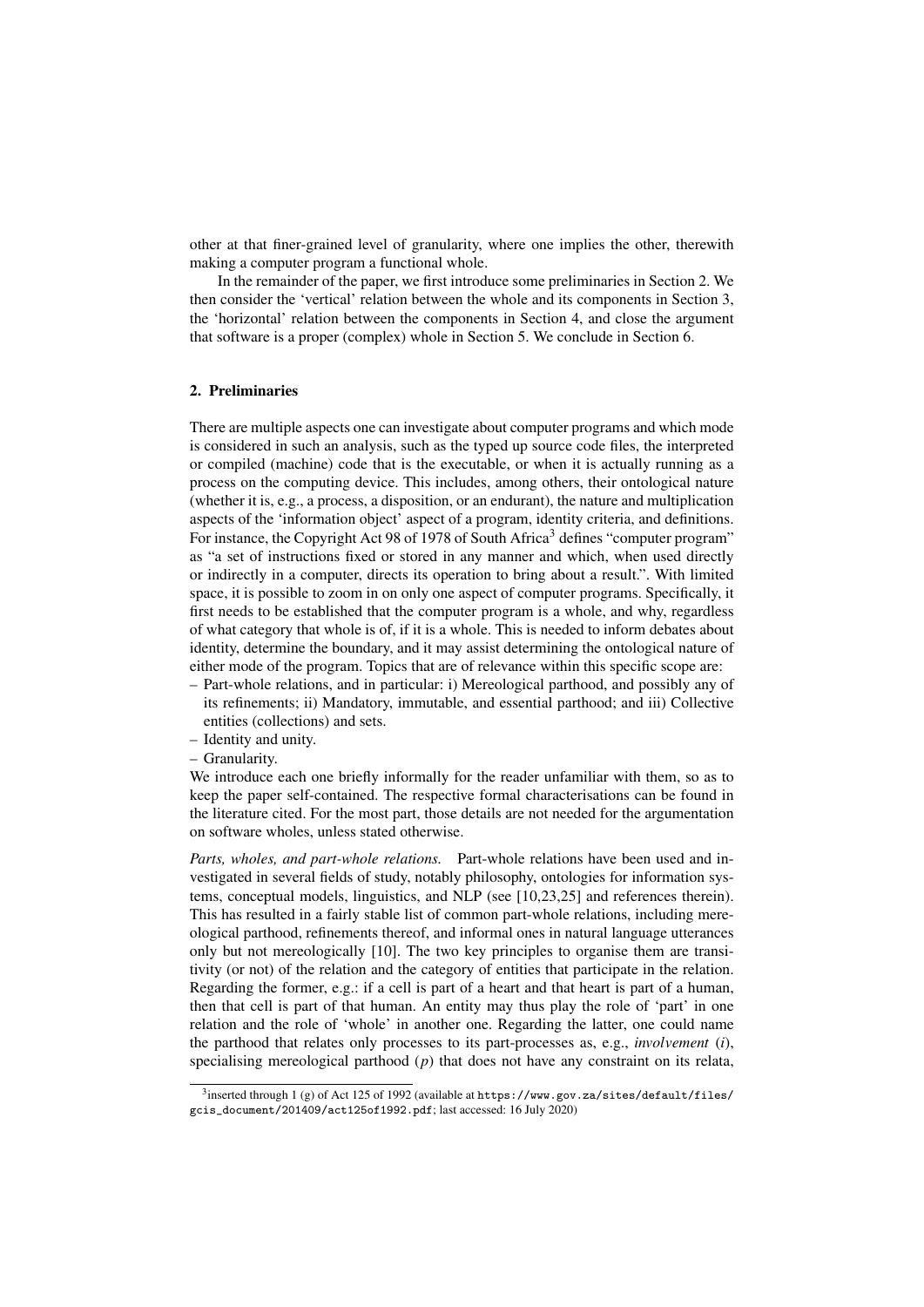i.e.,  $\forall xy(i(x, y) \rightarrow p(x, y) \land process(x) \land process(y)).$  With an natural language utterance 'each Eating event involves a Swallowing event', one then identifies involves as a surface realisation of the *involvement* relation, and thus eating has as part swallowing.

Collectives fall within the scope of parts and wholes and part-whole relations. For instance, Project Team may be considered to be a collective consisting of human beings and one then may communicate that, say, "Dr. X is part of the project team". This is better characterised as a *membership* or *grain* relation between the part or grain Human and the collective Project Team rather than parthood, because transitivity cannot be guaranteed [10]. The nature of a collective entity has been investigated in fields such as conceptual modelling [8], biomedicine [19], and social theory [5], which may endow collectives with features or constraints on the whole or on its constituent parts. Widely-agreed upon key characteristics are that there is an identity to the collective as a whole, with some particular meaning, and it may survive its members, i.e., a member may change or be swapped but the whole keeps its identity. For instance, the rock band Queen has had three bass players before John Deacon, yet was already, and remained, Queen. An example of an additional constraint on the collective is that they can and do perform actions [5] and an additional constraint on a collective's parts may be that those parts must all perform the same role and if they do not, then the entity is more complex than a mere collective [8]. Collective nouns in natural language, such as a fleet and flock thus may, or may not, be considered collectives ontologically, depending on such additional constraints.

Collectives stand in contrast to mere sets, where a change in member changes the identity of the set, its members do not need a common 'binding' feature, and therewith a set does not need to have a specific meaning, and sets have no agency. For instance, your left foot and my laptop is a set with two objects as its members, but it is meaningless ontologically and does not instigate anything.

Orthogonal to the notion of types of part-whole relations is how the part and the whole participate in the relation, which might also be referred to as the 'strength' of the participation of the part and the whole. There are four principal options [1]: *i) optional*: the part *P* may, or may not, be part of the whole *W*, or the *W* may or may not have that *P*, e.g., a camera that may be part of a car; *ii) mandatory*: some *P* must be part of *W*, or vv., but not necessarily that one, e.g., for a house to be a house, it has to have a roof as part, but the roof can be renewed, while still being the same house; *iii) immutable*: that particular *P* must be part of *W* (or vv.), for as long as *W* is in a particular role, e.g., a boxer must have as part his own hands and if he loses a hand he ceases to be a boxer but as human they may continue to live; *iv) essential*: that particular *P* must be part of *W* and if it loses that *P*, the *W* will cease to be *W*, e.g., how a particular brain is part of a human.

There are further notions of sharability of the part, which is closely linked with the notions of participation: *i) sharable concurrently*: some *P* may be part of more than one *W* at the same time, e.g., a talk may be part of a course and of a seminar series; *ii) sharable sequentially*: *P* is part of one *W* at a time but can be part of different *W*s at different times, e.g., a removable network card may be part of one PC at one time and part of another one another time; *iii) exclusivity*: *P* can be part of at most one *W*, e.g., entities such as the brain, spinal cord, or thalamus as part of a human body.

*Identity and unity.* Ascertaining the identity of an entity is about examining something as being the same or different at one point in time (synchronic identity) or across time (diachronic identity). To establish the identity of an entity, one uses *identity criteria* that the entity has, which is a stronger notion than *identification criteria* (typically a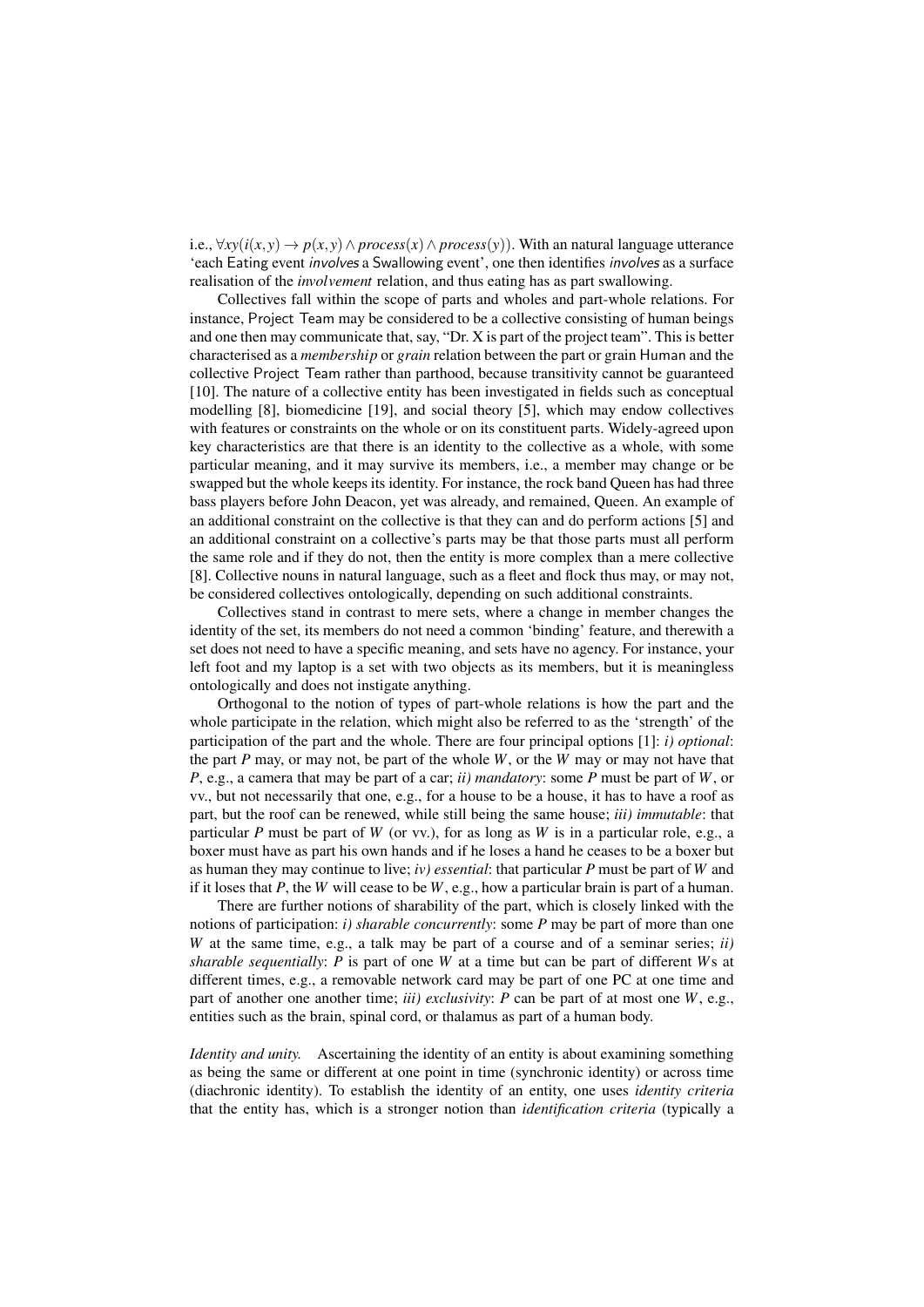single artificial attribute) that may be assigned to entities. For instance, one may identify Tibbles, the neighbour's cat, by the colour of its fur, its size, and how it meows, whereas artificial attributes of entities, such as one's ID number and the MAC address of a network card, assists with identification. Within the context of programs, it may be of use to also note "striking resemblance" or "comprehensive non-literal similarity" of program code<sup>4</sup>, which holds when two pieces of code are identifiably different, but *the semantics/logic of the expression of the idea* is the same. The two typical examples are 1) to take some piece of code and change the names of the variables: they are different documents, but have striking resemblance; 2) to keep all the business logic of the code but translate it line by line from one programming language into another language (say, Java to C++).

Unity [6,7] is a special case contributing to identity, which focuses on the relation that the parts have that make up the whole entity that has some identity. *Unity criteria* are those criteria that have to hold among the parts for it to be a whole. Depending on the nature of the unifying relation, one can identify different types of wholes. Some typical examples are *topological wholes*, such as a tree and a heap of sand, *morphological wholes*, such as a bouquet of flowers and a constellation of stars, *functional wholes*, such as scissors and a bikini, and *social wholes*, which are certain types of collectives, such as a population of a country and a herd of sheep. There is 'something' that binds the parts together to be a meaningful whole with an identity, which stands in contrast to, notably, stuffs (typically indicated with mass nouns, such as water and wood) and arbitrary sets of entities like the set of your left foot and my laptop. Since we only deal with computer programs, we exclude stuffs or amount of matter from the possible relata henceforth.

Guarino and Welty sought to formalise the notion of unity, with a good start made in [6]: with *B* the generic unifying relation that binds the parts with respect to the whole, and *P* mereological parthood that is temporally indexed (presumably with time  $t \in \mathcal{T}$  as discrete time), their first condition is that

$$
\forall x \mathbf{y} \mathbf{z} \mathbf{t} \left( P(x, y, t) \to (P(z, y, t) \leftrightarrow B(x, z, t)) \right) \tag{1}
$$

Informally: if there is a parthood between *x* and *y* as some time  $(t)$ , then at the same time it holds that for any entity *z*, that is also part of *y* at that time, it is in a unifying relation with the part *x*, and vice versa.

Eq. 1 and the description in [6] assume weak supplementation would apply, under the assumption that  $x \neq z$ , which they specified as  $\forall xy(PP(x,y) \rightarrow \exists z(PP(z,y) \land z)$  $\neg$  $O(z,x)$ )) (every proper part *PP* must be supplemented by another, disjoint [not overlapping  $\neg O$ , part), because of the implication: there must be another part of *y*, being *z*, so that they can relate through *B*. Guarino and Welty want to exclude any mereological sum that is just a contingent whole. This can be seen in analogy to the difference between mere sets and collectives. Noting a typo in their formalisation in [6] (corrected in their lecture slides on OntoClean), and adding quantification, we formalise it as

$$
\neg \forall xzt (B(x, z, t) \leftrightarrow \exists y (P(x, y, t) \land P(z, y, t)))
$$
\n(2)

That is, it does not hold for all *x* and *z* that when they are related through *B* at time *t* they are also a part of *y*, or: *x* and *z* may be bound in some way, but they are not therefore also part of a whole *y* because of that. This raises a few questions about the

<sup>4</sup>The famous cases where this got established are Franklin vs. Apple (1984) and Whelan vs. Jaslow (1987).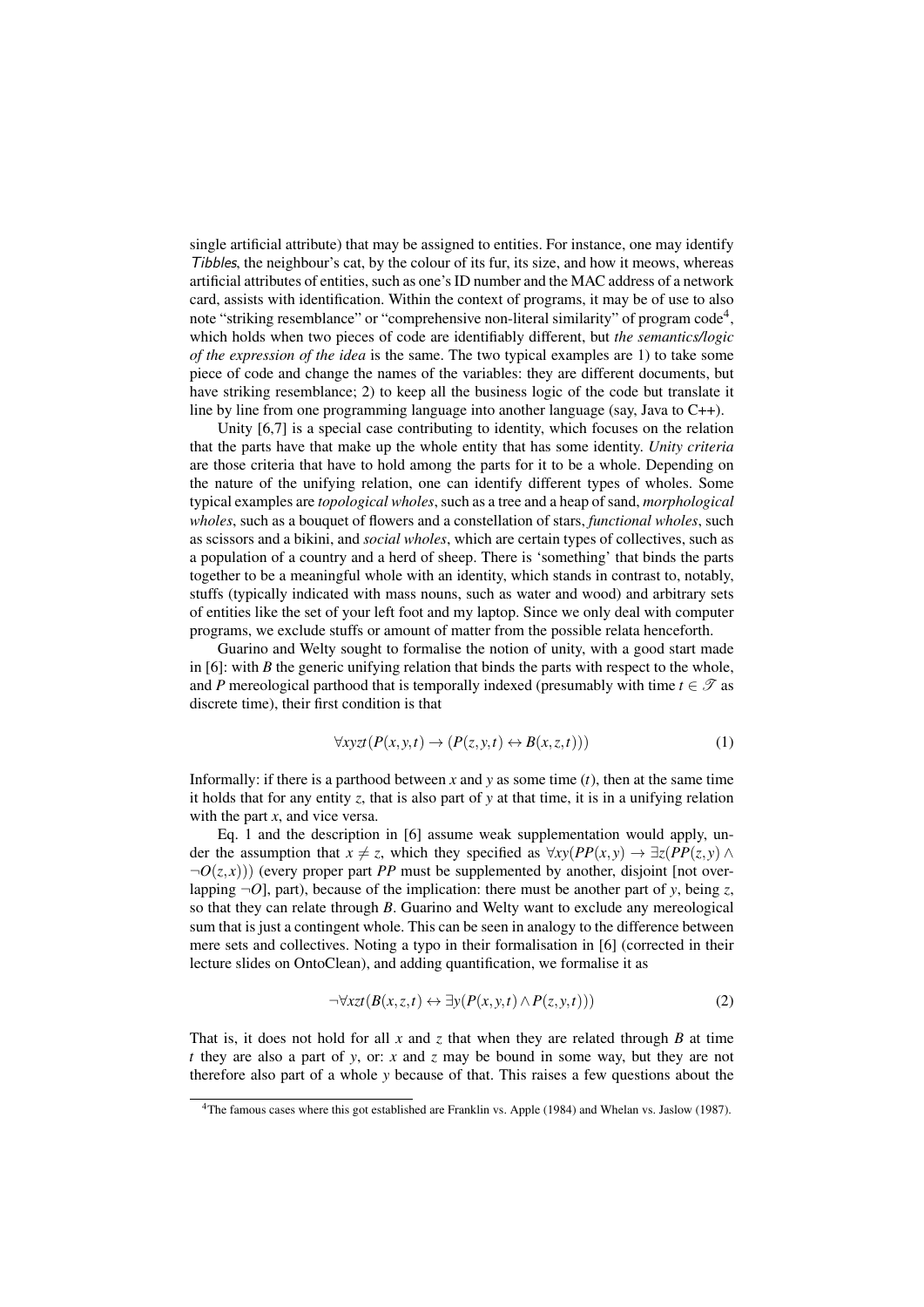exact configuration when Eqs. 1 and 2 are taken together. For instance, can or do they have to be different *B*s that relate *x* and *z*? Can they be part of different wholes, or: are the *y*s in Eqs. 1 and 2 supposed to refer to the same whole (which they currently do not)? Weak supplementation aims to rule out the possibility that  $x = z$ , in that there cannot be a whole with a single *proper* part, but unity is declared with *P*, not *PP*, so would unity still apply just in case there is only one part? These finer-grained details about the configuration brings us to the last preliminary: granularity.

*Granularity.* This refers to the level at which one operates or analyses and that there are different levels [9]. For instance, at level *L<sup>i</sup>* , some amount of water is a type of stuff, but at its finer-grained level  $L_{i-1}$ , there is a set or collection of  $H_2O$  molecules, or at  $L_i$  one has an instance of Team and at *Li*−<sup>1</sup> are its grains, Human Beings. The level of analysis may be of importance ontologically. For instance, Organisation is a social entity at level *Li* that has one or more instances of Human as members at *Li*−1, but it is only the former that must have a bearer with a single physical address that holds for that entity at that level of granularity, and that attribute is not inherited by its constituent parts, since, e.g., the company's employees typically live elsewhere. Similarly, it is the program that has, at that level of granularity  $L_i$ , the property of directing the computer's operation to bring about a result. That is, the whole entity at  $L_i$  has properties of its own, which can be very different from its parts or grains residing at *Li*−1.

Note that granularity focuses on the more/less details of analysis, which is different from prioritisation at the same level of granularity. For instance, there may be direct parts *x*, *y*, and *z* at level  $L_{i-1}$  of whole *w* at  $L_i$  and one is interested only in *x* and *y*. This does not push *z* into a finer-grained level *Li*−2, since an ontologist's interest is a separate matter.

#### 3. Software components and their relation to the source code and program

We first discuss some important features of computer program as entity, with its parts, construction and use, and how those files relate to the source code or machine code. This will be illustrated with a relevant program that the author contributed to and whose principal components are shown in Fig. 1: it verbalises an ontology in isiZulu [11]. Also, henceforth, a distinction is made between the *source code* as artefact and the *compiled code* as artefact, since multiple source code files may compile into one compiled artefact that is a digital file. For compiled code, one also can include interpreted code, since the arguments also hold for it as it is also executable machine code. *x* source code files may result in *y* (with  $x \neq y$ ) files of the software application, and the application has one 'point of entry' to launch it irrespective of the number of files it needs for its proper operation.



Figure 1. Principal components of the OWL verbaliser for isiZulu (source: based on [11]).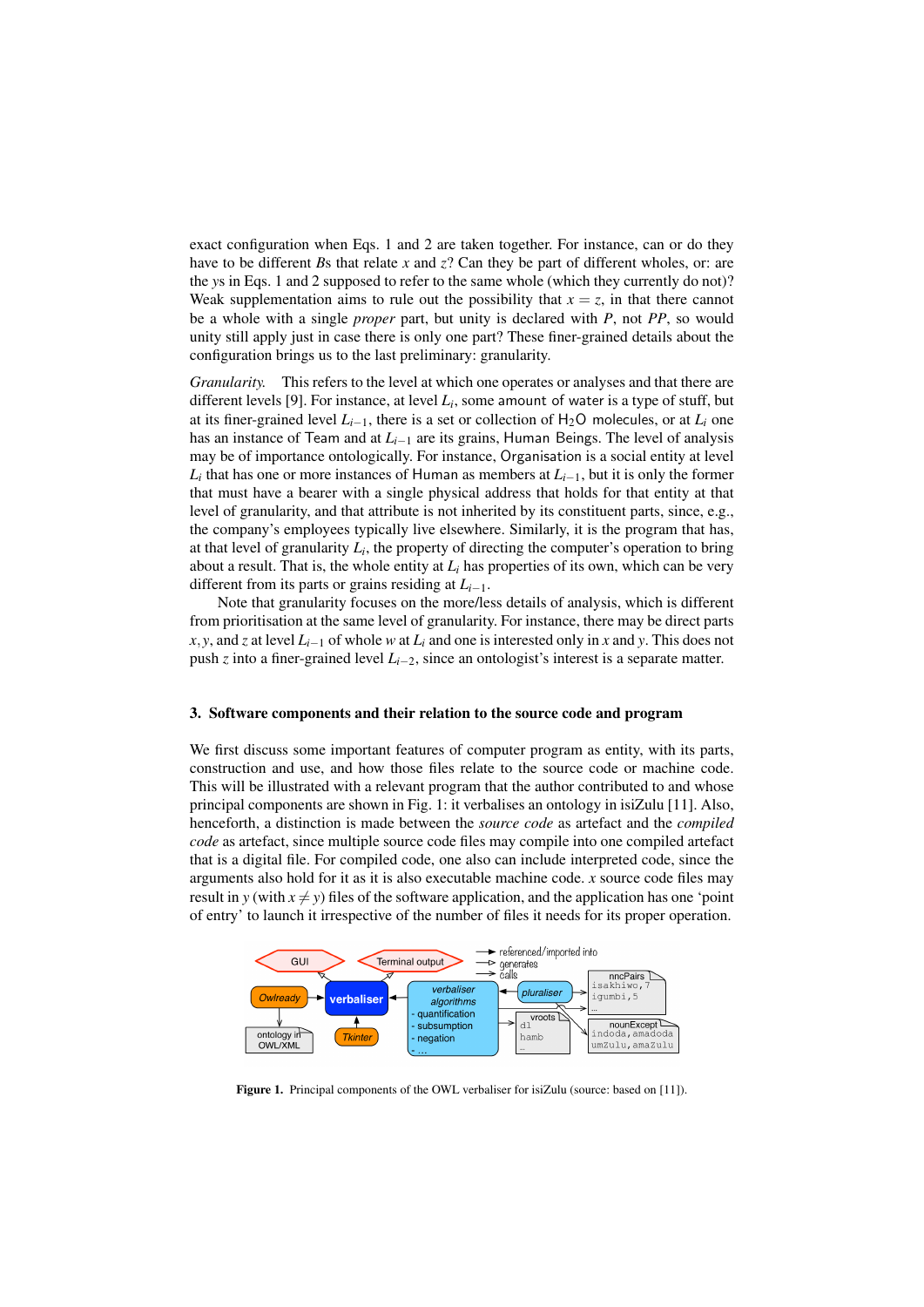## *3.1. Modularisation and compositionality*

Good design principles entail *modularisation* and *compositionality*—be it for software engineering or other engineering (e.g., [2,17,18,21]). Informally: this means breaking up a large problem into smaller ones, to devise solutions for the smaller problems and to put those together—declaring relations or rules-as-relations to specify how the components interact—to solve the larger problem. Benefits of this approach include, among others, manageability, reusability, quality control, and maintainability. For instance, with the isiZulu verbaliser (Fig. 1), the Python module Owlready is reused, and the vocabulary is easy to maintain by just updating a text file. A mereology-based approach joined with category theory for multiple types of part-whole relations has been applied to componentbased software architectures [13], but not at the level of code. The principle can straightforwardly be extended by assuming that each component of the architecture is realised by one file. Practically, each component may be divided up into smaller components to realise the purpose of the component, which brings us to the next point.

There is a difference between what the artefact is designed to do, i.e., its function, and *how* that is realised. This follows directly from the modularisation, since there may be multiple ways of breaking up the design into smaller components. For some simple artefact, such as a hammer, these options are limited, but this is not so for software artefacts. Even a fairly straight-forward webpage, where all content could be declared in one single HTML file, can be split up into multiple files: the text to be displayed written in an .html file, the layout relegated to a style sheet in .css called from the .html file, and some javascript in a separate .js file also called from the .html file. For programs, e.g., Java generates separate . class files for each class declared in the code fewer classes thus result in fewer files, and while a single C source file will result in a single program file, in the intermediate steps there are other files and processes involved: when compiling the source file into machine code, .1ib files are called by the linker to generate the program file. It is possible to devise source code that consists of one file, does not make sense to divide up, and does not import anything, but this is a corner case exception rather than the norm (e.g., it may appear in an introduction to programming course, in the first lecture), especially for production-level computer programs.

Related to function and modularisation is the *user experience* of the computer program, where a function may be realised by more or less well integrated components that may be automatically invoked or manually started. Manual actions may give the user the impression of it being distinct but related components, whereas automated processes will provide the impression of it being one entity. This may be by design. For instance, one could by default block the running of scripts in spreadsheets, so when there is one, the user has to approve of its execution; when running scripts is enabled by default, on the other hand, end-users will not be aware that it is executing the script as a sub-process of the spreadsheet process or even that there is a script running.

#### *3.2. Mode of participation in the relation of the files in the software*

We have to consider the mode of participation in the relation between the files of a program, and, more precisely, assess how the optional, mandatory, immutable, and essential participation apply to source code and the compiled program. We will address this under the assumption that the program is free of bugs.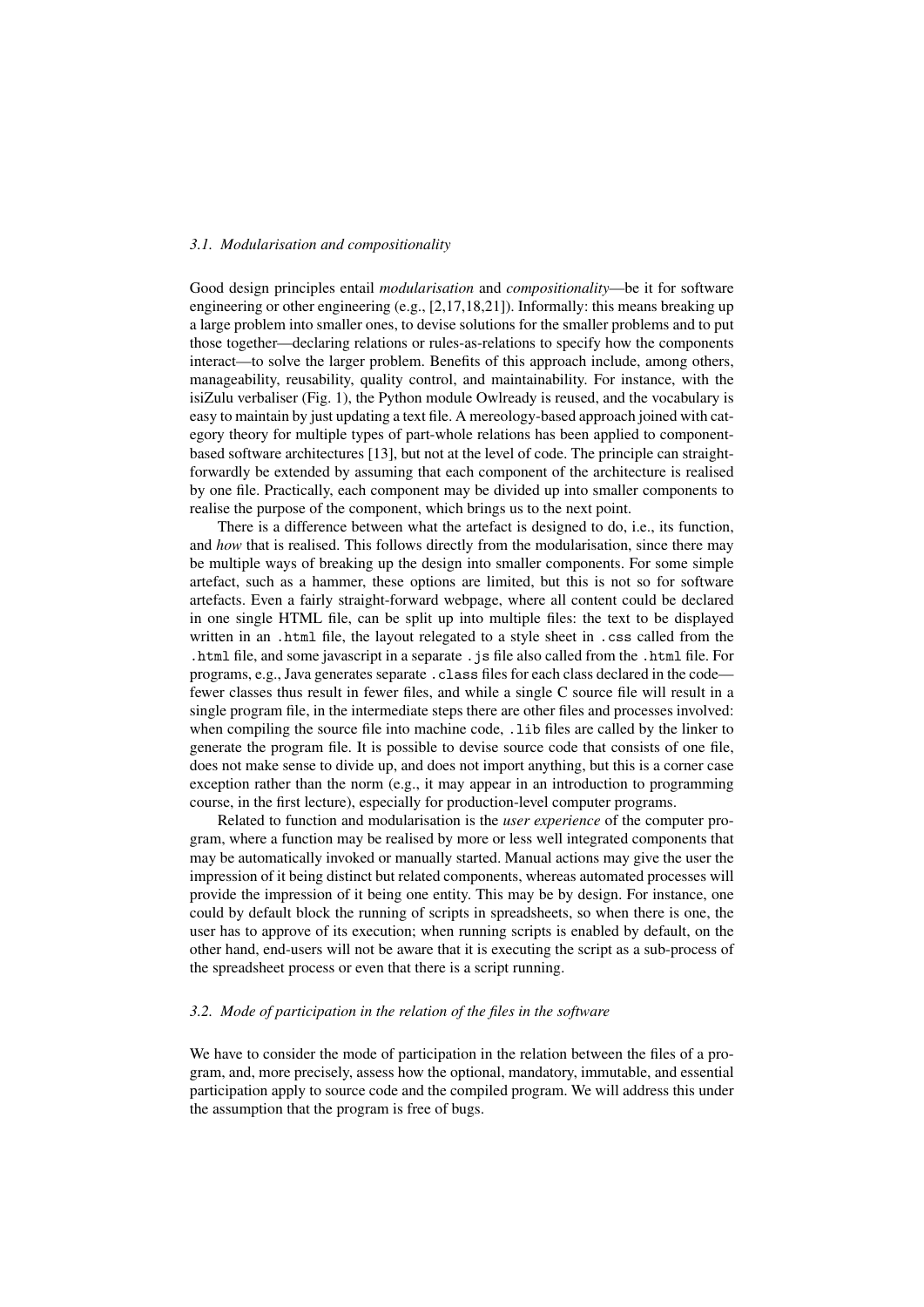*Optional participation of a file:* In the interest of optimal design, there should be no optional files either in the source code or in the running program—if it can continue to operate without any bugs without that file, then that file is redundant and should be removed. Nonetheless, there very well may be sub-optimal source code and programs, especially when some modules or libraries are imported: operationally redundant files may not have been removed to save oneself testing whether it could be removed. For the running example: the programmers did not check whether all the files of the imported Owlready are used. Probably they are not, since the tool only fetches data from the OWL file but does not modify it, but there are functions stored in separate files to modify the ontology, such as instance editor.py that is part of Owlready.

*Mandatory participation of a file*: the file has to be present, but it can be swapped for another without altering the function of the program. For the running example, this applies as well: the code looks up nouns in the nncPairs.txt file for any axiom it has to verbalise. If the file is not there, it will throw an error, but it can be overwritten with a different file also called nncPairs.txt that has the same outward function and minimal (but possibly more) content, e.g., one that has more nouns with noun classes listed in the file. The function remains the same regardless.

*Immutable participation of a file:* applying the definition of immutable, then when the program performs a particular role, it is essential to it. It is debatable whether this mode of participation would be applicable for either source code or compiled code. If at some point it has to perform some function  $x$ , then it is part of the specs at all times. The verbaliser has two 'modes' of operation—terminal-based and an end user interaction with a GUI. Tkinter is only essential for the GUI operation mode, which still performs the essential function of verbalising ontologies, so Tkinter might be an immutable part of the verbaliser. Yet, if the requirement is 'to be able to operate in two modes, terminal and with end user formatting', then omitting Tkinter breaks the overall functionality, and would therewith be at least mandatory if not essential, rather than immutable.

*Essential participation*: remove that particular file and the program is broken. In praxis, there are different levels of 'broken', such as minor bugs but the main function still can be achieved, major issues so that it only works partially, and the program not being able to run at all. From the binary viewpoint of 'bug-free or not', these differences do not matter: if not all specified functions work when that particular file is removed, then it is an essential file. For the OWL verbaliser, this may hold for Owlready: if any other version than Owlready-0.3 is not backward or forward compatible, then that version is essential to the function of verbalising ontologies by the isiZulu verbaliser.

In sum, for bug-free operation, straight-forward mandatory participation in the (presumably part-whole) relation is the default case, with optional participation amounting to time-constrained coding and essential participation would be brittle coding.

Regarding sharability of a program's files: it depends on whether a file has to have a lock on it when open because of concurrency. If so, then that component file of the program is only sequentially sharable. Due to the unclear ontological status of programs, exclusivity is debatable depending on the choices—among others, whether copies count as distinct and whether it is the file as information artefact, etc. It does not matter for the notion of whole, and therefore we leave this aspect for future work.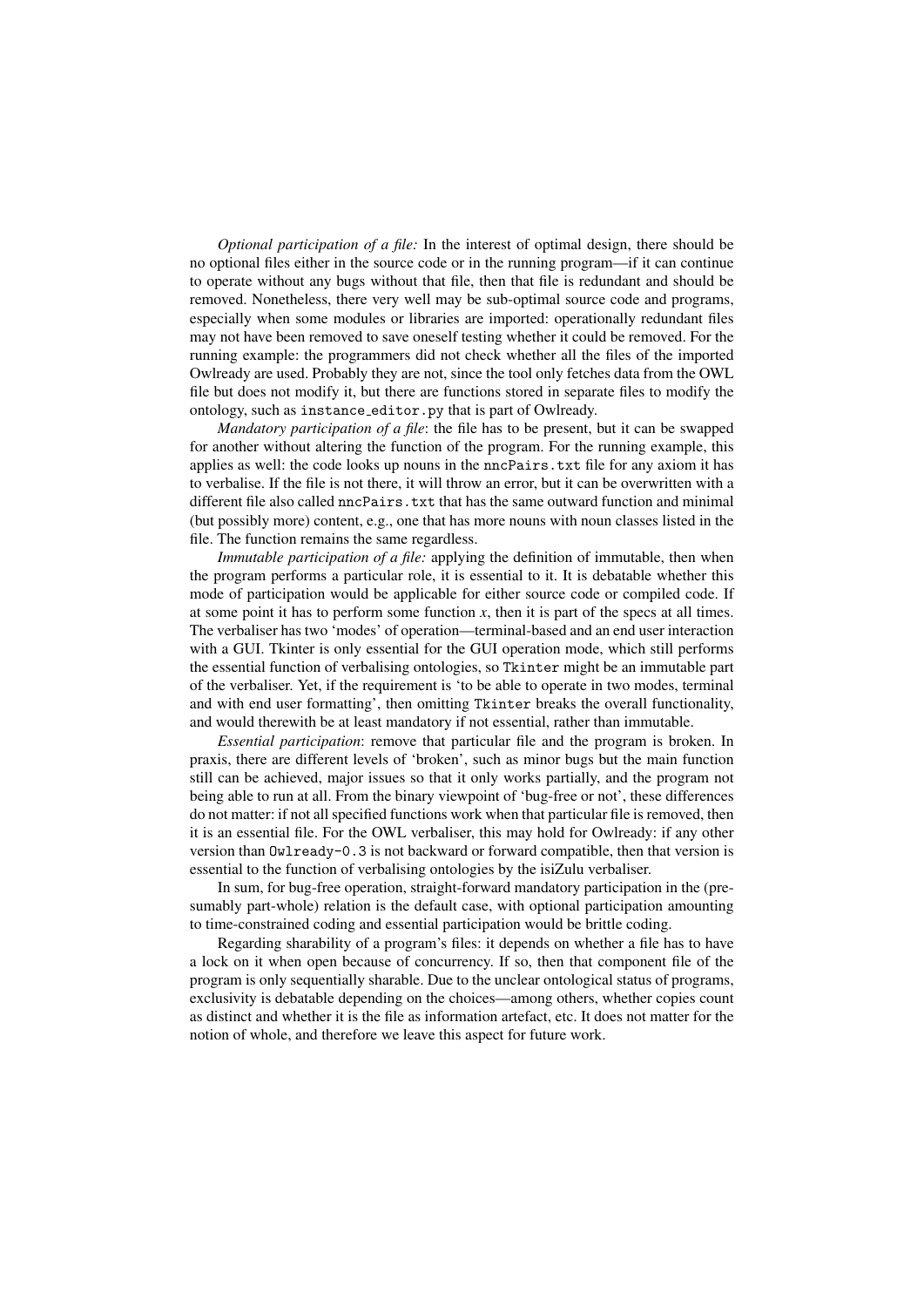## *3.3. Functional parthood*

Since there is the compositionality thanks to modular design, and the types of files with their contents are distinct rather than subsets, the applicable relation between those component files and the whole—Source code or Executable [compiled/interpreted] computer program—is that of *parthood*. One may argue that it would also be a *proper* parthood in most cases, since it is unusual for production-level software to consist of one file only, where the part-files may or may not be shared either sequentially or concurrently, depending on the exact configuration of the code.

Since multiple part-whole relations have been proposed, this relation may be refined at some stage. Currently, however, because the ontological status of a file and of a computer program is not fully settled [22], a refinement along the line of [10] is not possible yet. The program does have a specific assigned function, however, such as Text processing for MS Word and Song management for iTunes, which each have sub-functions, such as Text formatting, Printing, and Playlist creation, i.e., there are functions and part-functions, and they in turn may have part-functions, such as Change text to bold face, Add song to playlist etc. Many types or categories of function have been identified and the ontology of function [14] identifies 89 of them. Also, several definitions of function have been proposed to assist with specifying functions. The Oxford Dictionary<sup>5</sup> states that function is an "activity that is natural to or the purpose of a person or thing". Yet, a function of an object might never be realised and so then cannot be an activity that is happening; e.g., a newly bought hammer may never be used. Also, an object can have one intended function but may be used for something else; e.g., an old cooking pan may obtain the function of flower pot. These sort of complications have been investigated in detail and the aim is to avail of that here and use it as-is, rather than digress in details. Mizoguchi et al. [16] did so most recently, who define function as "a role played by a behavior specified in a context", after observing that a "function is necessarily supported by the structure and/or properties of the things" and that "one of the most significant properties which function must have is implementation-independence." [14]. While this definition is less straightforward than the Oxford one, it is more accurate and at least it is broad enough to include the hammer and cooking pot cases or, say, repurposing a Web browser in full screen mode as a presentation application.

Taking function as such and proceeding with the 'vertical' relation between the part and the whole, then other than to realise the overall function, there must be component functions that contribute to that and the structures that realise that would thus be "functional parts" of the whole in some way [15,24]. The definition of *functional part* by Mizoguchi and Borgo [15] is: "Given an entity A and a behavior B of it, a functional part for that behavior is a mereological part of A that, when installed in A, has a behavior that contributes to the behavior B of A." This is somewhat underspecified when taken in isolation, since it has to be seen in the context of their definition of function. We refine the definition as follows:

Definition 1 (Functional part) *Given an entity x and a behaviour of type B of it that plays the role of function F in that context c, a functional part for that behaviour of type B is a mereological part of x that, when installed in x, has a behaviour of type D that contributes to B of x, where D is plays the role of part function*  $F'$ *.* 

<sup>5</sup>https://www.lexico.com/definition/function; last accessed on 14 July 2020)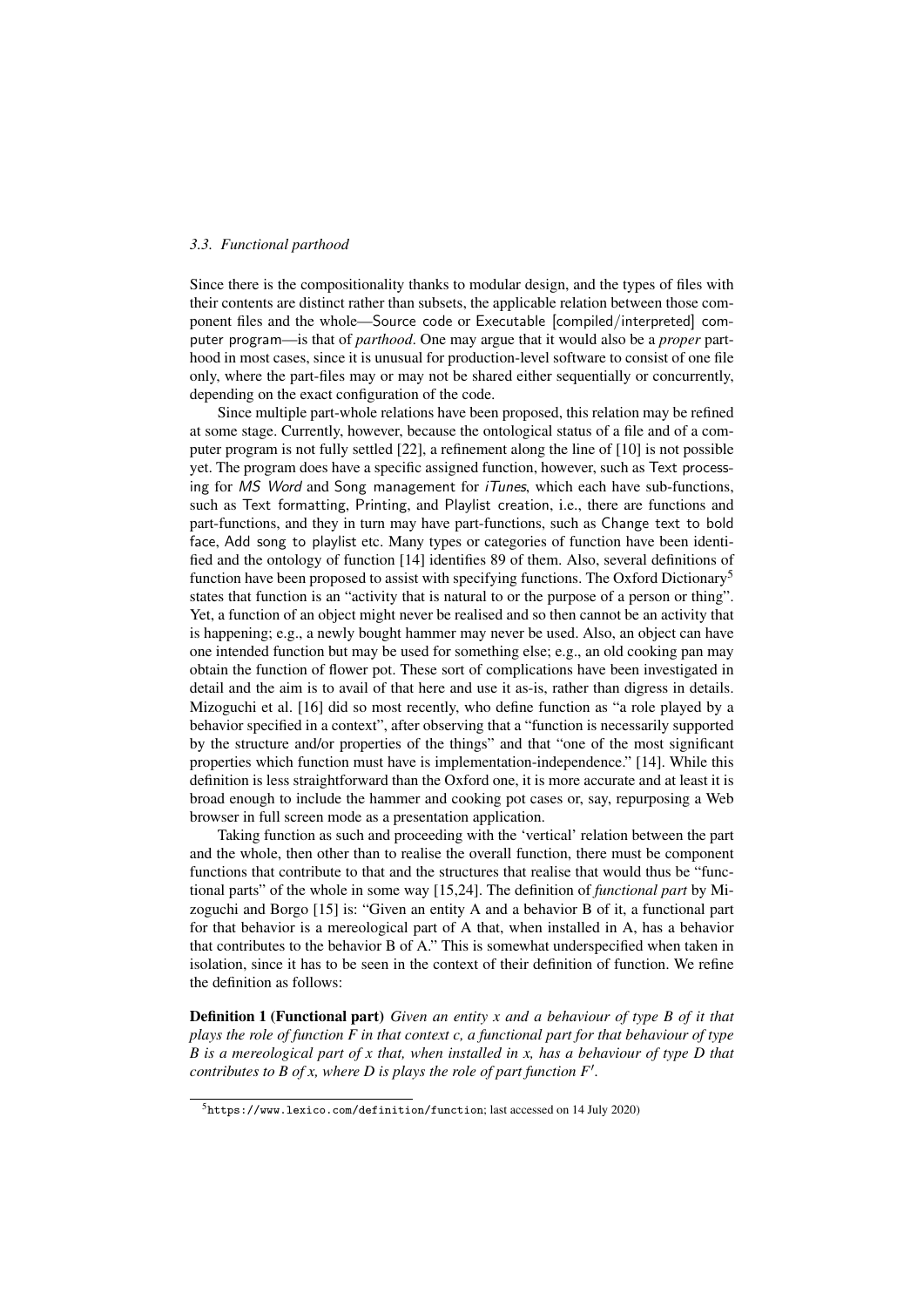Mizoguchi and Borgo informally describe four types of functional parts; it is clear from the context in the paper, that it is to be understood as *proper* part. A part is a *genuine* functional part if it is installed correctly in *x*, from a structural viewpoint; a *replaceable* functional part is as specified for 'mandatory', above; a *persistent* functional part is either an essential or an immutable part; and a *constituent* functional part is a generic part regardless its assigned position as it may be temporarily taken out physically [15, p6]. A possible further interpretation with respect to a role theory, as alluded to in [15], may be of interest, but these four listed already help clarify the general modes of participation for files as expounded upon in the previous section. Under the assumption that source and compiled code each have more than one file and there are no optional files, then

- Computer program source code: all files are genuine functional parts and replaceable. The files have to be in specific locations to be called.
- Computer program compiled/machine code: all files are genuine functional parts and possibly also persistent (if not, then they are replaceable). The files have to be in the right folders and only there.

This settles the 'vertical' relation between the parts and the whole. We will turn to the relation among the parts in the next section.

#### 4. The relation that binds the components

Taking stock, the files participate mostly mandatorily in the genuine functional parthood relation with the source code or compiled and executable program, normally there is more than one file involved, and each file either contributes to some function or performs one or more functions to contribute to the specified function(s) of the program. In terms of applying Eq. 1, a first step would be the following:

$$
\forall x yzt (genuineFP(x, y, t) \rightarrow (genuineFP(z, y, t) \leftrightarrow B(x, z, t)))
$$
\n(3)

Observe that it is time indexed, since it was so in the original (Eq. 1) and there is no harm in keeping the door open for code versioning; hence, it is more precise and stable. This brings us to question Q2 posed in Section 1: resolving the "unifying relation" *B* for the source code and the compiled program, and related loose ends from the formalisation of unity in Section 2. Characterising *B* from Eq. 3, i.e., the relation among the parts, ensures we arrive at either it being a (functional) whole since it has unity, or, if it cannot be specified, that then there is no whole after all. The expose on unity in [6] does not have even one example of such a unifying relation, however, nor do the OntoClean examples [7]. Others, such as [5,12], do not fare better, like with a mere "x is unified in the right way" [12, p180], or go the other extreme with non-reusable situation-specific instancelevel relations like "carrying out research in the same sub-area of the area of distributed systems in the University of Twente" [8, p159]. For instance, while Bikini is a functional whole consisting of two parts, the particular type of unifying relation that holds between the two parts, for any bikini, is left undetermined. Assessing programs, this unifying relation needs to be ascertained, however, since it would help explain *why* it is a whole.

Let us first consider two cases with common sense examples. For a morphological whole, such as the Constellation example (e.g., the stars making up the *Sagittarius* sign), *B* might be that all the stars involved share that they participate in the connecting the drawing lines relation to make up the figure. For social wholes, such as Electorate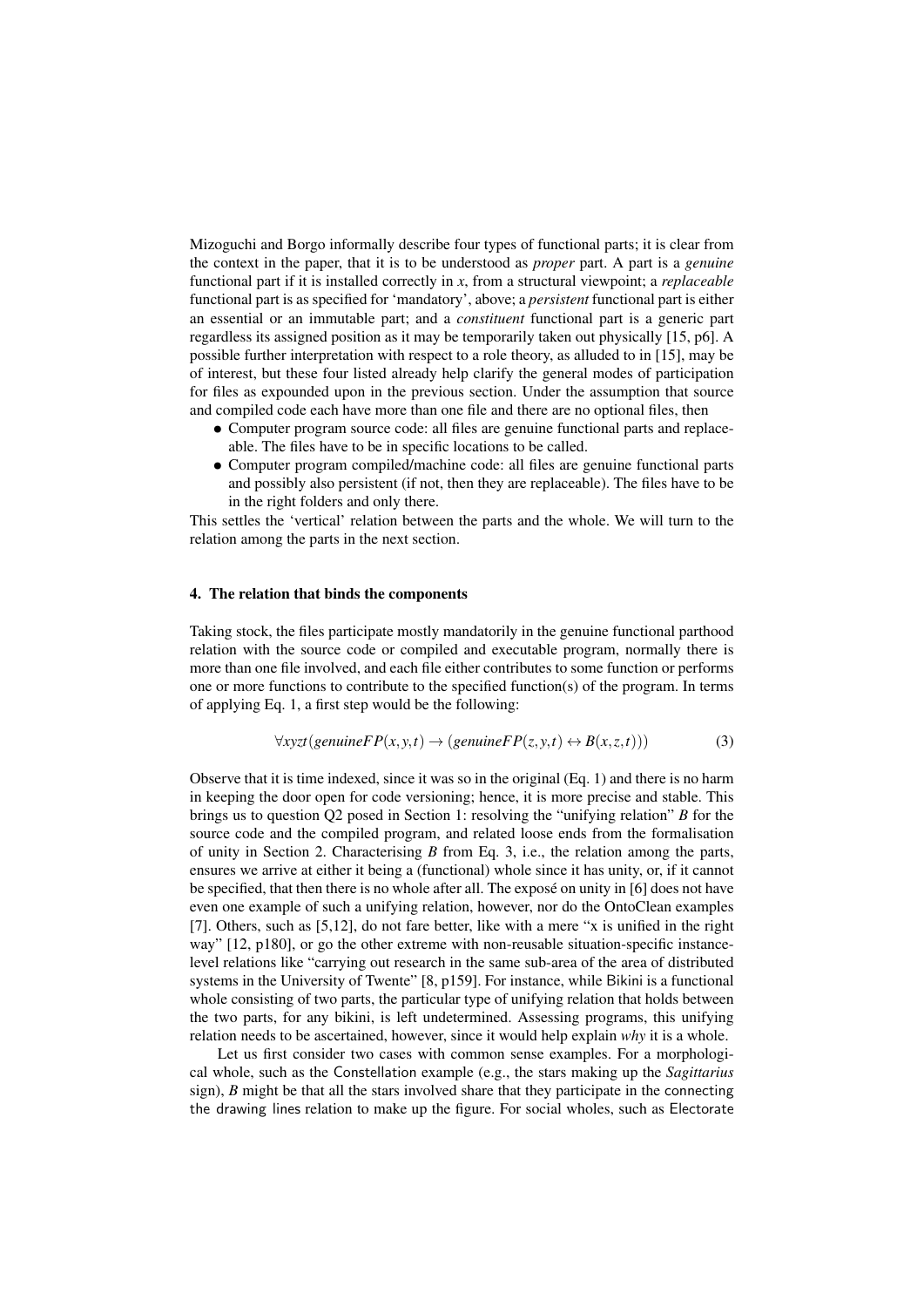of a country, its parts or members of the collection—the voters—share that they stand in a relation fellow adult citizen of some country. Applying this to Eq. 1, then the latter example would be formalised as follows:  $\forall x \forall x \forall f(\text{VoterIn}(x, y, t) \rightarrow (\text{VoterIn}(z, y, t) \leftrightarrow$ *f ellowAdultCitizen* $(x, z, t)$ )). So, if The Daily Show presenter *Trevor Noah* is a voter in the Electorate of South Africa, then if there is another voter, say, the national rugby team's captain Siya Kolisi, in the Electorate of South Africa, then Trevor Noah and Siya Kolisi are fellow adult citizens and vv.; hence, it can be applied.

Since the notion of unity seems to be usable, let's now consider computer programs: what is it that binds the files, other than the vague 'being another component'? Since source code is compiled, with as consequence that the files comprising the source code are different from the file(s) comprising the compiled program, the relation among the file is, perhaps, different. In both cases, we use the 'realistic case' argument, i.e., setting aside the corner case of one main file without calling anything else ever, since we are interested in practical applications. We shall address each in turn.

Recall that the whole is the source code for the computer program, such as Firefox source code, which operates at  $L<sub>i</sub>$  level of granularity, regardless how that is organised. The components and the organisation thereof—i.e., the files that make up the source code like a file with the main() and imports—operate at *Li*−<sup>1</sup> level of granularity. This is likewise for the computer program, such as the Firefox executable app, with the compiled code. There are various ways to link files to the main file; e.g., through an import statement in, among others, Python and Java, an #include in C and C++, and other coupling mechanisms [17, ch9]. An example of cascading imports is depicted in Fig. 2, which form a tree that may have files with more than one parent. Mathematically, it is a directed graph with a top-node and the other nodes may have more than one incoming edge and more than one outgoing edge, and ideally it is acyclic. A circular import may not be forbidden by the syntax of a programming language, but it is considered an anti-pattern and, consequently, there is an *Acyclic Dependencies Principle* with strategies for breaking cycles to foster good design [17, ch9]. Any two component files of the source code, being genuine functional parts, thus relate through that directed graph of dependencies, either further down in the hierarchy or upward and into another branch. One thus always can construct a path between any two nodes (ignoring the direction of the edge). Let us call that the *SCgraphPath* property, then Eq. 3 can be updated into Eq. 4:

$$
\forall x yzt (genuine FP(x, y, t) \rightarrow (genuine FP(z, y, t) \leftrightarrow SCgraphPath(x, z, t)))
$$
 (4)

We still need to verify it is not just a contingent whole; either the following holds:

$$
\neg \forall xzt (SCgraphPath(x, z, t) \leftrightarrow \exists y (genuine FP(x, y, t) \land genuine FP(z, y, t))) \tag{5}
$$

or, at least, that it holds with Eq. 2's generic *P*. Is it possible that *x* and *z* are (genuine functional) parts of some whole *y* but not do stand in at *SCgraphPath* relation to each other, or v.v.? This is indeed very well possible: they may be parts of, e.g., a library *y* of header files or *x* and *z* are in a repository of modules *y*. In that case when in a library or repository, *x* and *z* are neither in the *SCgraphPath* relation nor, arguably, *genuineFP* but another part-whole relation, since there they are members of a collection.

Lastly, Eq. 1 implicitly assumed weak supplementation, although not formalised as such, and thus that there ought to be more than one source code file. There exist source code that has no import or #include statement, although this is rare for production-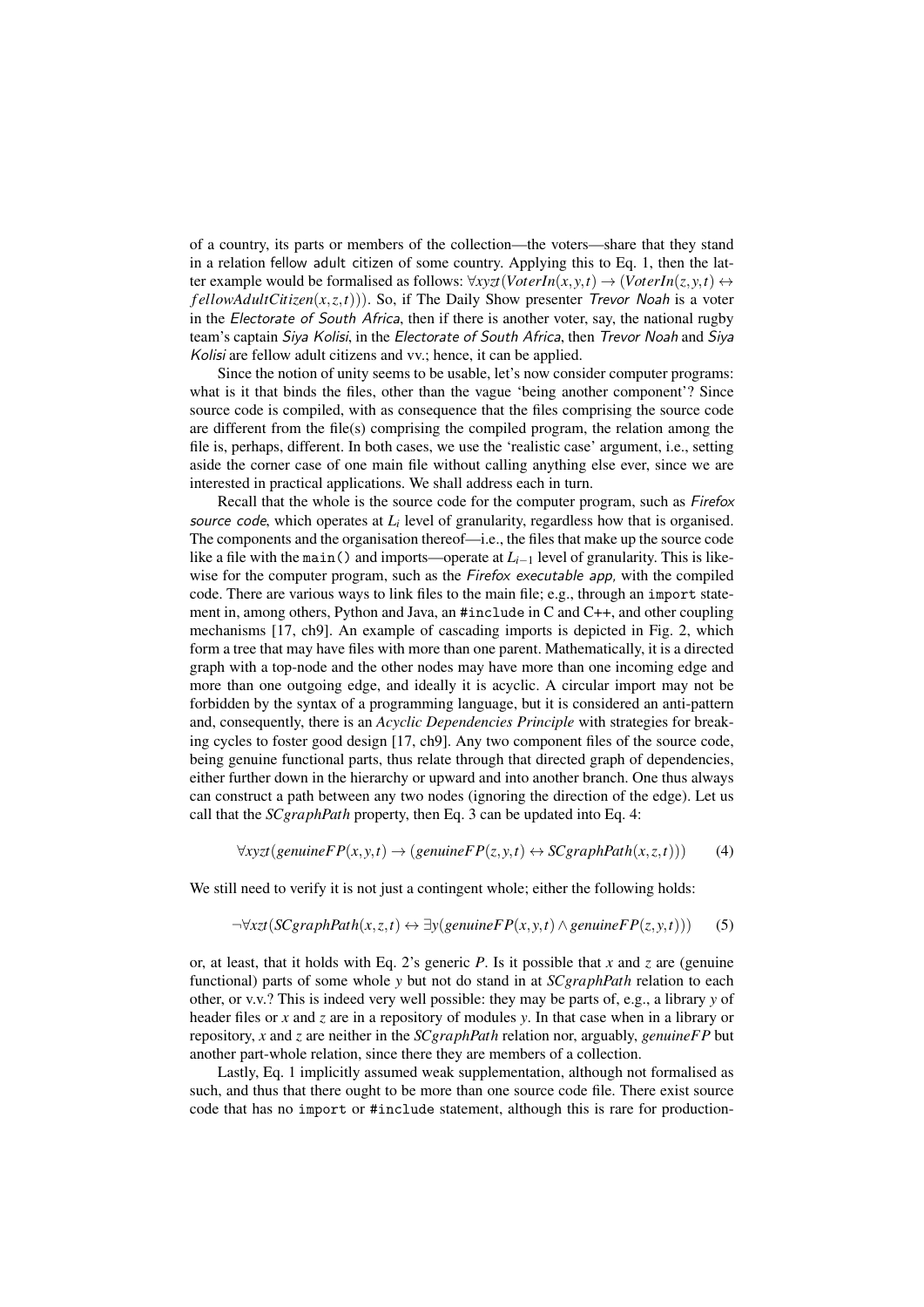

Figure 2. Series of actual import statements of the isiZulu OWL verbaliser, for the Python files only (it calls other files as well, not shown).

level software. Still, with the current formalisation, this is not a problem, since 1) weak supplementation is asserted for *PP*, not *P*, but *P* is used in the unity axiom and 2) for "¬∀*xz*" in the axiom to hold, even just one example satisfies it, which we just have with the module library; hence, this is not a problem even for the corner case.

We thus can define source code to be a functional whole as follows:

Definition 2 (Program source code as a functional whole) *For any computer program* (y) in source code form that has one or more genuine functional parts  $x_1, \ldots, x_n$  with *n* ≥ 1 *and*  $1 ≤ i, j ≤ n$ , *and time*  $t ∈ \mathcal{T}$  *where*  $\mathcal{T}$  *is the set of discrete time point, it holds* that  $\forall x_i x_j$ yt(genuine $FP(x_i, y, t) \rightarrow (genuineFP(x_j, y, t) \leftrightarrow SCgraphPath(x_i, x_j, t))$ ). For *at least some whole*  $(y')$ ,  $SCgraphPath(x_i, x_j, t)$  *does not hold, i.e.,:*  $\neg\forall x_i x_j t (SCgraphPath(x_i, x_j, t) \leftrightarrow \exists y' (genuine FP(x_i, y', t) \land genuine FP(x_j, y', t))).$ 

Next, how can Eq. 3 be finalised for the executable program? At that stage, the explicitly stated to be imported files have been included, so *SCgraphPath* is not applicable. Yet, there still may be multiple files that are part of the computer program that "brings about a result"; examples include an .ini file for initialisation setting, an .xml file with the locale setting for menu options in a different language, and a dictionary to load for spellchecking. Some of these files could have been put 'inside' the executable, but from an engineering and usability viewpoint, they allow for more flexible customisation of the program and *shareability* of files when accessible separately. In any case, regardless the variation in configuration, if there is more than one file for the compiled code, they are *linked*—in the sense of the compilation processes in compilers, not the generic term 'linked'—so that for compiled code, we obtain a similar definition as for the source code functional whole, but then *linked*( $x_i$ , $x_j$ , $t$ ) rather than with *SCgraphPath*( $x_i$ , $x_j$ , $t$ ). There are several differences between the two relations: the latter is mutable and the former is not; the latter can have those files swapped, the former not; they hold between different types of files; and the latter has the links manually specified by the programmer's design, whereas this happens automatically in the compilation by the optimisation algorithms.

Can  $x_i, x_j$  be linked but not be part of a computer program *y*, or be genuine functional part but not linked, i.e., that the bi-implication does not hold? For code, there are *object code libraries* that are used in the linking stage of the compilation process, which  $x_i, x_j$ are part of and while being part of that, they are not linked. With sub-optimal program code and that optional participation, surely also at least one example can be found where either  $x_i$  or  $x_j$  is not a *genuineFP* of *y*. We thus obtain the following definition:

Definition 3 (Compiled program as a functional whole) *For any computer program* (y) in compiled form that has one or more genuine functional parts  $x_1, \ldots, x_n$  with  $n \geq 1$  *and*  $1 \leq i, j \leq n$ , *and time*  $t \in \mathcal{T}$  *where*  $\mathcal{T}$  *is the set of discrete time points,* it holds that  $\forall x_i x_j$ yt(genuine $FP(x_i, y, t) \rightarrow (genuine FP(x_j, y, t) \leftrightarrow linked(x_i, x_j, t))$ ). For at least some whole y', linked $(x_i, x_j, t)$  does not hold, i.e.,:  $\neg \forall x_i x_j t (linked(x_i, x_j, t) \leftrightarrow$  $\exists y' (genuineFP(x_i, y', t) \land genuineFP(x_j, y', t))).$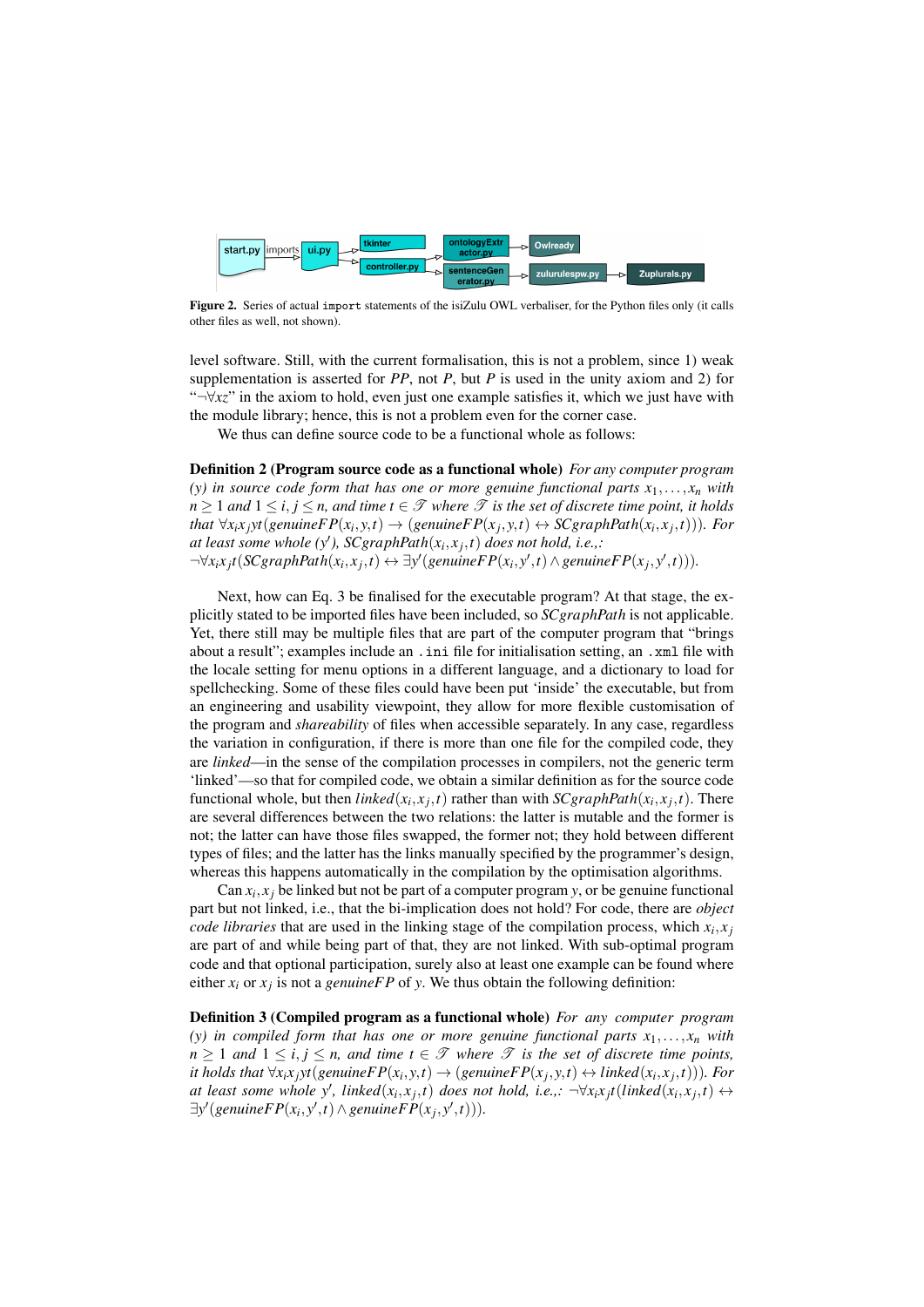

Figure 3. Levels of granularity, with entities residing in each level, which may be related 'horizontally' at the same level and 'vertically' between the parts and the whole residing in different levels. The orange object a2 visualises a collective with its members and the blue a1 visualises an integral whole with its parts.

The situation is visualised in Fig. 3, which shows two of the possibly many levels of granularity, each having entities residing at that level. The 'vertical' relations between the whole at level  $L_1$ , and its parts at the finer-grained level  $L_2$  are typically a part-whole relation, but may be different [9]. The relation among the parts at a particular level is the unifying relation, such as being in a source code graph and begin a fellow adult citizen of a country. Informally, this constructs a triangle of relations between the entities: if you have one vertical side, there must be the other two.

#### 5. Computer programs as wholes, collections, or set?

Having answered Q2 and Q3—*genuineFP*, *SCgraphPath*, and *linked*—we now can turn to Q1: is it a whole, a mere collection, or just a set? It has been argued colloquially that OH Dean puts forth in his Handbook of South African Copyright Law that the component files of a computer program should be considered to be a set of independent files for the purpose of copyright infringement assessments. However, clearly, a program is not just a set of discrete independent files, for the files have a specific relation to each other, and they need to have that tight coupling to achieve the proper functioning of the program. Sets, on the other hand, do not pose any such conditions on their members.

That it is not a collection either may be less obvious, and the arguments may depend on the definition of collection. With the requirement on the parts or grains to have to perform the same role [8,19], the program is *not* a collective, because its components do not have all the same function or role nor are they necessarily the same type of file. Moreover, a crucial aspect of modularisation in software development is to separate the different functions into different modules and files. Thus, when following established software design principles, it would never be a collective with this requirement.

Considering then Copp's criteria for collective [5]: the program can and does perform actions, therewith meeting one of the three criteria. He focusses on *social* collectives only, and therefore also proposes the requirement that a collective is composed of persons and has a "plausible theory of the legal system", which clearly do not apply. He generalises collective so that possibly they are "mereological sums of collective stages linked by a unity relation" where the "unity" refers to a property of the whole to track the collective through time to determine diachronic identity and the mereological sum applies to aggregating the time-slices, not about the parts being summed into a whole. Diachronicity is not applicable here as a criterion, however, supporting yet further the notion that software is not a collective. Thus, also by Copp's criteria and definition, a computer program is not a collective.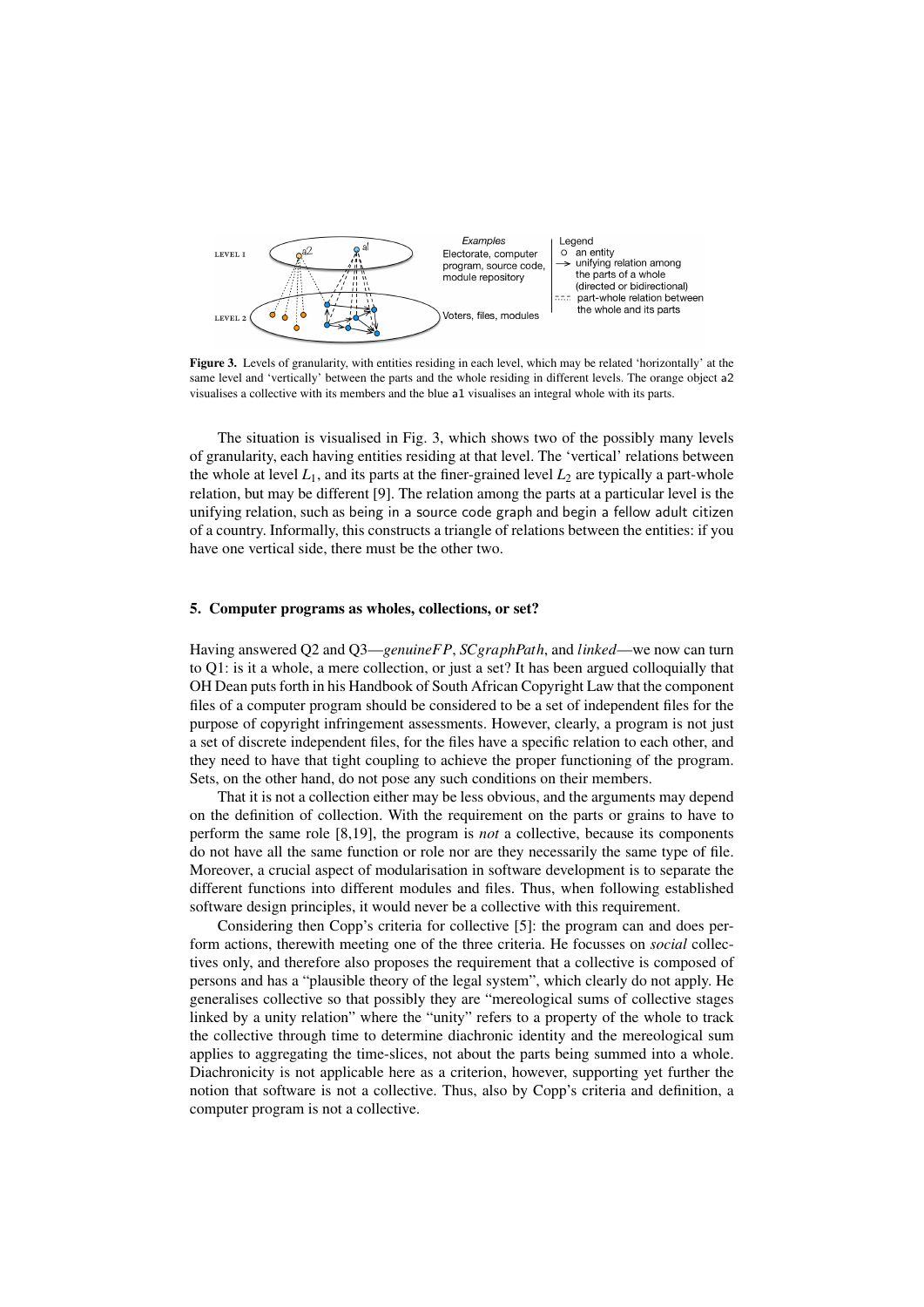It does raise again the topic of mereological sum: could a program be just a mereological sum? Bare mereological sums permit a sort of 'contingent unity', however, like a sum of your right index finger and right thumb. This is not the case with program code, since each unity is *deliberate* by design and has properties at the level of the whole. Guarino and Welty tried to avoid simple mereological sums by assuming that "An object  $x$  is an *intrinsic whole under*  $\omega$  if, at any time where  $x$  exists, it is a contingent whole under  $\omega$ ." [6] where their  $\omega$  is *B* here. That is, *B* is essential to the whole, whereas just a mereological sum need not to have *B* holding among its parts all the time or even at some time. For instance, a Python module repository may contain the modules Owlready v0.3 and NLTK v2, which is a mereological sum and also a collective, yet the modules are independent from each other and can be removed; the files in one's 'Downloads' folder have even less unity. The files of a particular version of the source code or compiled program, however, *always* will have a binding relation to each other for as long as they exist; hence, then indeed is an intrinsic whole under *SCgraphPath* or *linked*, respectively.

Having used both the process of elimination and having provided supporting arguments as to what makes a whole a whole (recall Definitions 2 and 3), a computer program—be it in source code form or as compiled code—qualifies as being a *whole*. It is a *functional* whole, since the function aspect comes from the whole having a function, which has 'sub' or part-functions (recall Section 3.3), as per design of the artefact. Thus, then the source code and the computer program are a *functional whole*. The definitions implicitly also indicate the *boundary* of a program: those files in the source code graph/linked are surely 'in', with their function calls and inclusion by reference. That means other files not in that graph are 'out'. Notably, there are also loose coupling mechanisms, such as system calls for an application to request a service from the OS directly or through an API and pipes between programs. Excluding such loose coupling mechanisms is also in line with GNU's licensing interpretations on open source software for distinguishing between whether there are two programs or one with two parts<sup>6</sup>. If such loose coupling were to have to been included and somehow the OS would become part of the app due to a system call or API to that extent, then no non-open source program would legally be allowed to run on an open source OS, which is clearly not the case. More consequences may ensue from the definitions and arguments provided, which is left for future work.

# 6. Conclusions

An argumentation was presented that a computer program—be it as source code or as compiled (machine) code—is a functional whole, and why. The unifying relation among the parts (files) is the graph for source code and being linked for compiled code. The relation between the component files and the program is one of functional parthood, since the files perform (a) subfunction(s) of the function of the program. These additional insights into computer programs and the notion of the internal structure of wholes may assist practically with, among others, litigation cases in software development, illegal downloads, and copyright infringements, as well as more generally by having demonstrated that the notion of a unifying relation is indeed operationalisable.

<sup>6</sup>https://www.gnu.org/licenses/gpl-faq.en.html#MereAggregation; last accessed: 16-7-2020.